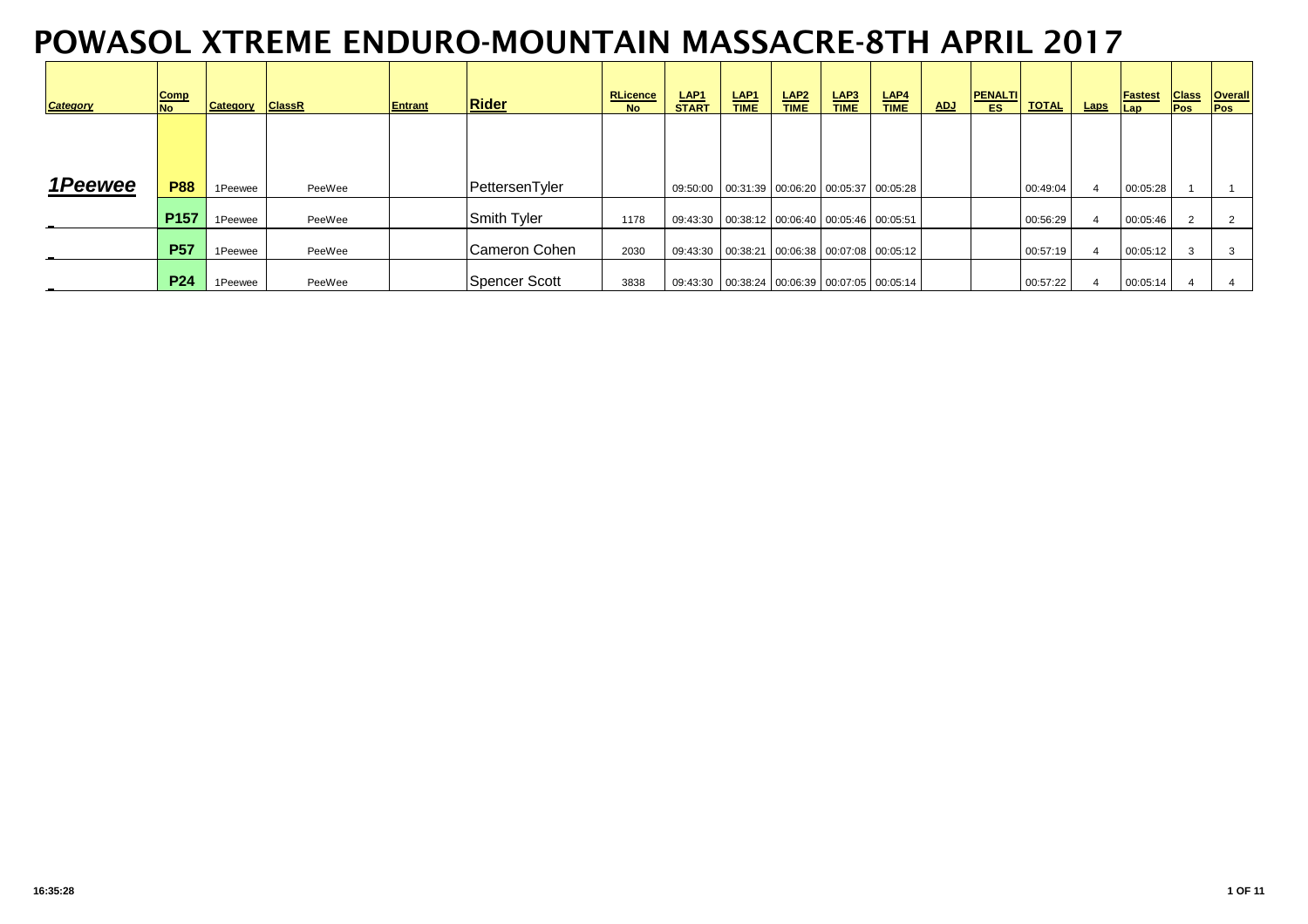| <b>Category</b> | Comp<br><b>No</b> | Category | <b>ClassR</b>   | <b>Entrant</b>            | <b>Rider</b>          | <b>RLicence</b><br><b>No</b> | LAP <sub>1</sub><br><b>START</b> | LAP <sub>1</sub><br><b>TIME</b> | $rac{\text{LAP2}}{\text{TIME}}$ | LAP3<br><b>TIME</b> | LAP4<br><b>TIME</b> | <b>ADJ</b> | <b>PENALTI</b><br>ES. | <b>TOTAL</b> | Laps       | <b>Fastest</b><br>Lap | <b>Class</b><br><b>Pos</b> | <b>Overall</b><br><b>Pos</b> |
|-----------------|-------------------|----------|-----------------|---------------------------|-----------------------|------------------------------|----------------------------------|---------------------------------|---------------------------------|---------------------|---------------------|------------|-----------------------|--------------|------------|-----------------------|----------------------------|------------------------------|
|                 |                   |          |                 |                           |                       |                              |                                  |                                 |                                 |                     |                     |            |                       |              |            |                       |                            |                              |
| <b>Junior</b>   |                   |          |                 |                           |                       |                              |                                  |                                 |                                 |                     |                     |            |                       |              |            |                       |                            |                              |
| <b>Clubmans</b> | <b>J330</b>       | aClub    | Junior Clubmans |                           | Walker Luke           | 2688                         | 09:43:00 01:42:13                |                                 |                                 |                     |                     |            |                       | 01:42:13     |            | 01:42:13              |                            |                              |
| $\blacksquare$  | <b>J380</b>       | aClub    | Junior Clubmans |                           | Hendersen Guy         |                              | 09:43:00 02:14:46                |                                 |                                 |                     |                     |            |                       | 02:14:46     |            | 02:14:46              | 2                          | $\overline{2}$               |
| $\blacksquare$  | <b>K645</b>       | aClub    | Junior Clubmans |                           | <b>Tyler Liam</b>     |                              | 09:36:30 02:15:43                |                                 |                                 |                     |                     |            |                       | 02:15:43     |            | 02:15:43              | 3                          | 3                            |
| $\blacksquare$  | J392              | aClub    | Junior Clubmans |                           | Jones Brandon         | 2201                         | 09:43:00 02:19:57                |                                 |                                 |                     |                     |            |                       | 02:19:57     |            | 02:19:57              | 4                          | $\overline{4}$               |
| $\blacksquare$  | C14               | aClub    | Junior Clubmans |                           | <b>Richmond Ethan</b> | 1120                         | 09:43:00 02:54:25                |                                 |                                 |                     |                     |            |                       | 02:54:25     |            | 02:54:25              | 5                          | 5                            |
| $\blacksquare$  | <b>X19</b>        | aClub    | Junior Clubmans | BP security<br>superstore | Spencer Blake         | 3569                         | 09:43:00  03:46:42               |                                 |                                 |                     |                     |            |                       | 03:46:42     |            | 03:46:42              | 6                          | 6                            |
|                 | <b>K34B</b>       | aClub    | Junior Clubmans |                           | Marcus Daniel         |                              | 09:43:30                         | <b>DNF</b>                      | <b>DNF</b>                      | <b>DNF</b>          | <b>DNF</b>          |            |                       | <b>DNF</b>   | <b>DNF</b> | <b>DNF</b>            | <b>DNF</b>                 | <b>DNF</b>                   |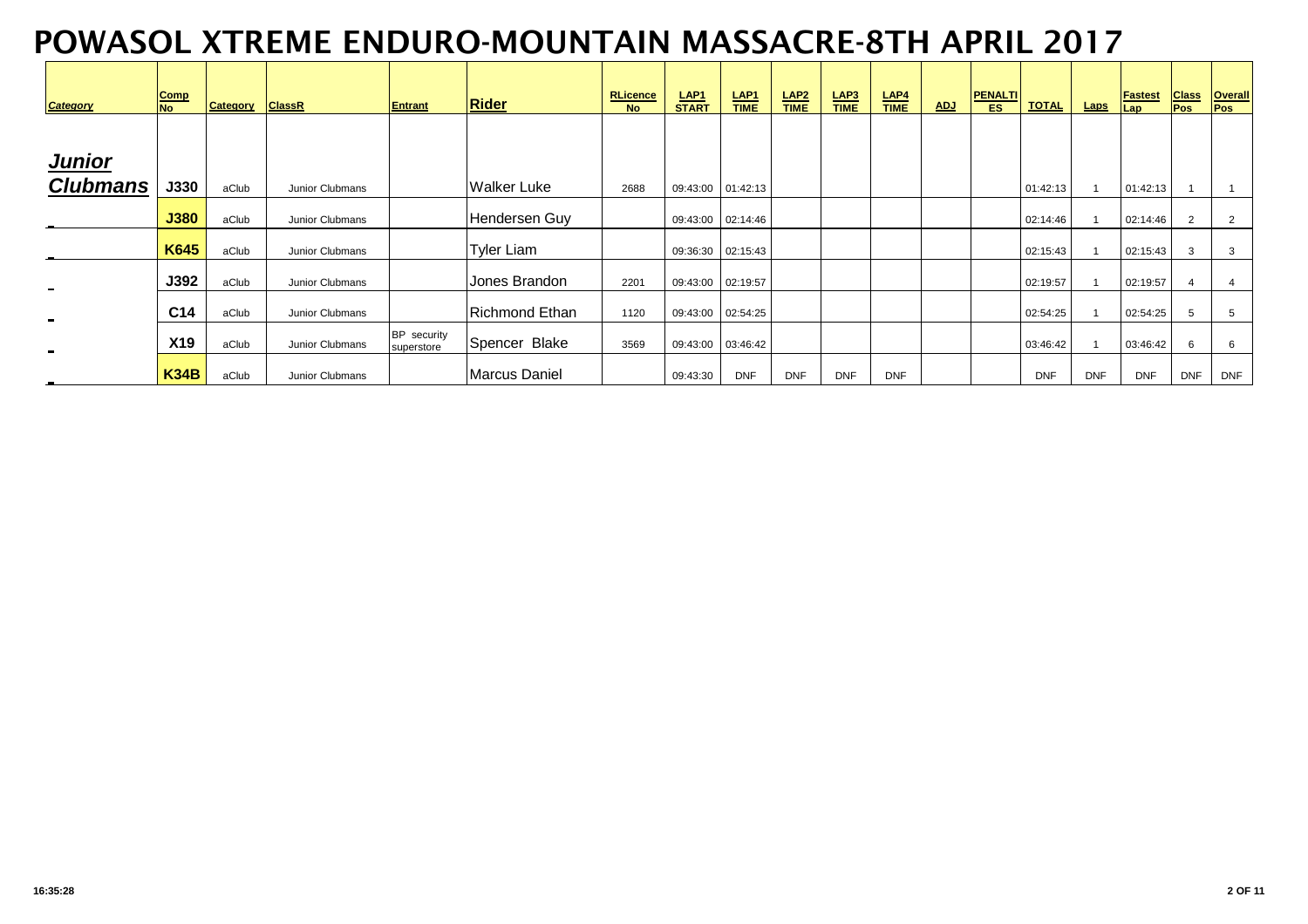| <b>Category</b> | <b>Comp</b><br><b>No</b> | <b>Category</b> | <b>ClassR</b> | <b>Entrant</b> | <b>Rider</b>           | <b>RLicence</b><br><b>No</b> | LAP <sub>1</sub><br><b>START</b> | <b>LAP1</b><br><b>TIME</b>     | $LAP2\nTIME$                 | LAP3<br><b>TIME</b> | LAP <sub>4</sub><br><b>TIME</b> | <b>ADJ</b> | <b>PENALTI</b><br>ES. | <b>TOTAL</b> | <b>Laps</b>    | <b>Fastest</b><br>Lap | <b>Class</b><br><b>Pos</b> | <b>Overall</b><br><b>Pos</b> |
|-----------------|--------------------------|-----------------|---------------|----------------|------------------------|------------------------------|----------------------------------|--------------------------------|------------------------------|---------------------|---------------------------------|------------|-----------------------|--------------|----------------|-----------------------|----------------------------|------------------------------|
|                 |                          |                 |               |                |                        |                              |                                  |                                |                              |                     |                                 |            |                       |              |                |                       |                            |                              |
| aRegional       |                          |                 |               |                |                        |                              |                                  |                                |                              |                     |                                 |            |                       |              |                |                       |                            |                              |
| 85              | J281                     | aRegional       | Regional 85   |                | Hendersen Joshua       |                              |                                  | 09:28:30   01:20:11   01:08:48 |                              |                     |                                 |            |                       | 02:28:59     | $\overline{2}$ | 01:08:48              |                            | $\overline{1}$               |
|                 | <b>J282</b>              | aRegional       | Regional 85   |                | Henderson<br>Matthew   | 17792                        |                                  |                                | 09:28:30  01:20:17  01:09:16 |                     |                                 |            |                       | 02:29:33     | $\overline{2}$ | 01:09:16              | 2                          | $\overline{2}$               |
| $\blacksquare$  | <b>J230</b>              | aRegional       | Regional 85   |                | Jones Dylan            | 1900                         | 09:28:30                         |                                | 01:30:40 01:16:35            |                     |                                 |            |                       | 02:47:15     | $\overline{2}$ | 01:16:35              | 3                          | 3                            |
| $\blacksquare$  | <b>J360</b>              | aRegional       | Regional 85   |                | West Cameron           | 1257                         | 09:29:00  01:29:39  01:18:12     |                                |                              |                     |                                 |            |                       | 02:47:51     | $\overline{2}$ | 01:18:12              | $\overline{4}$             | $\overline{4}$               |
| $\blacksquare$  | <b>J228</b>              | aRegional       | Regional 85   |                | <b>Calow Calvin</b>    | 6262                         | 09:28:30                         |                                | 02:20:28 01:40:23            |                     |                                 |            |                       | 04:00:51     | $\overline{2}$ | 01:40:23              | 5                          | 5                            |
| $\blacksquare$  | <b>J331</b>              | aRegional       | Regional 85   |                | Conway Cuan            |                              | 09:29:00                         | 03:02:43                       |                              |                     |                                 |            |                       | 03:02:43     |                | 03:02:43              | 6                          | 6                            |
| $\blacksquare$  | <b>W144</b>              | aRegional       | Regional 85   |                | Perry Ryan             |                              | 09:29:00                         | <b>DNF</b>                     | <b>DNF</b>                   | <b>DNF</b>          | <b>DNF</b>                      |            |                       | <b>DNF</b>   | <b>DNF</b>     | <b>DNF</b>            | <b>DNF</b>                 | <b>DNF</b>                   |
| $\blacksquare$  | <b>W19</b>               | aRegional       | Regional 85   |                | <b>Bruwer Danielle</b> | 6215                         |                                  | 09:28:30  01:34:01  00:31:04   |                              | <b>DNF</b>          | DNF                             |            |                       | <b>DNF</b>   | <b>DNF</b>     | <b>DNF</b>            | <b>DNF</b>                 | <b>DNF</b>                   |
|                 | J213                     | aRegional       | Regional 85   |                | Purchase Cayden        | 1645                         | 09:28:30  01:41:06               |                                | <b>DNF</b>                   | <b>DNF</b>          | DNF                             |            |                       | <b>DNF</b>   | <b>DNF</b>     | <b>DNF</b>            | <b>DNF</b>                 | <b>DNF</b>                   |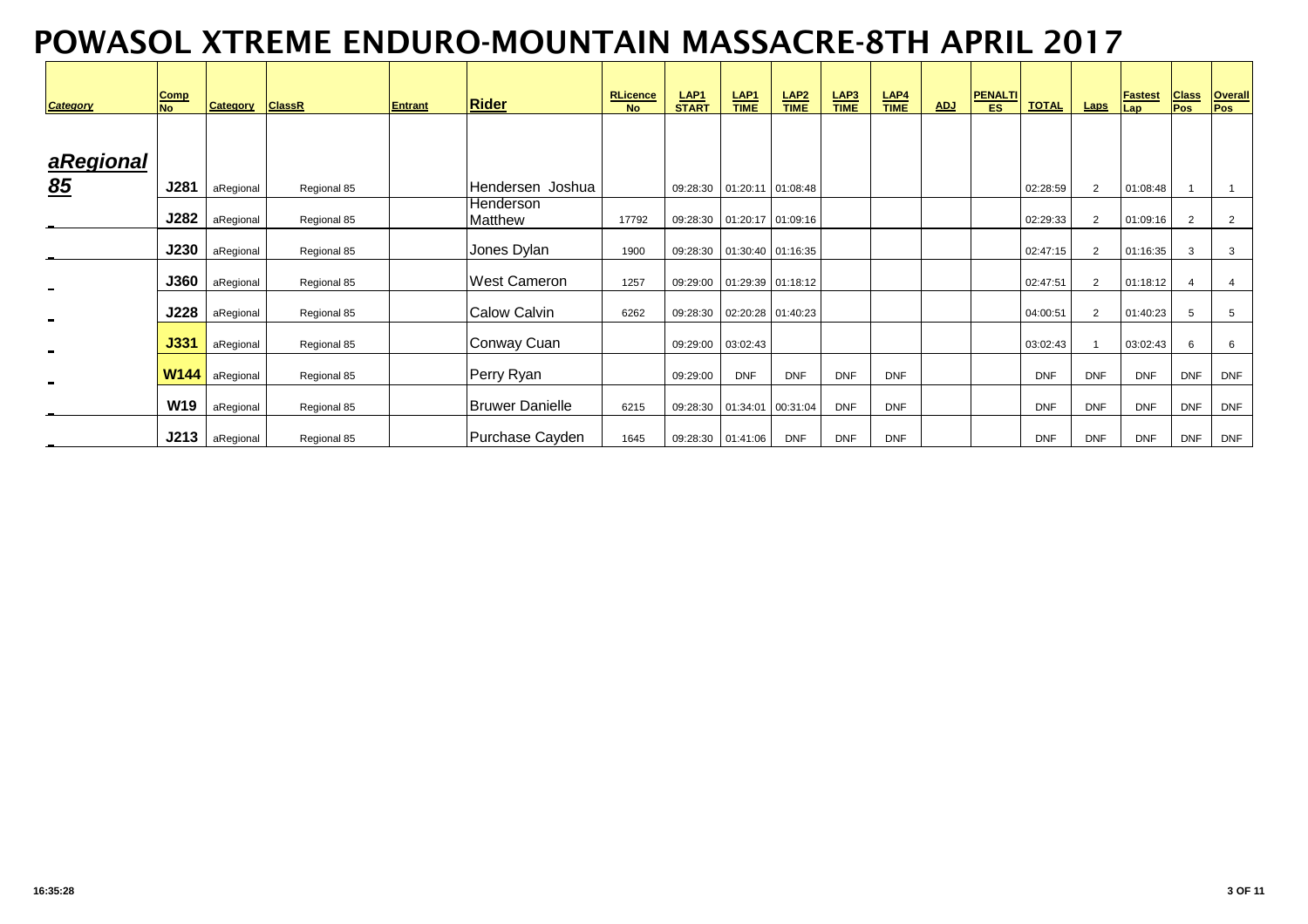| <b>Category</b> | <b>Comp</b><br><b>No</b> | <b>Category</b> | <b>ClassR</b> | <b>Entrant</b>                   | <b>Rider</b>           | <b>RLicence</b><br><b>No</b> | LAP <sub>1</sub><br><b>START</b> | $rac{\text{LAP1}}{\text{TIME}}$ | $rac{\text{LAP2}}{\text{TIME}}$ | $rac{\text{LAP3}}{\text{TIME}}$ | $LAP4$<br>TIME | ADJ | <b>PENALTI</b><br>ES | <b>TOTAL</b> | Laps           | <b>Fastest</b><br>Lap | <b>Class</b><br>Pos | <b>Overall</b><br>Pos |
|-----------------|--------------------------|-----------------|---------------|----------------------------------|------------------------|------------------------------|----------------------------------|---------------------------------|---------------------------------|---------------------------------|----------------|-----|----------------------|--------------|----------------|-----------------------|---------------------|-----------------------|
|                 |                          |                 |               | Pepson<br><b>Plastics</b>        |                        |                              |                                  |                                 |                                 |                                 |                |     |                      |              |                |                       |                     |                       |
| Gold            | X111                     | Gold            | Gold          | Husqvarna<br>Racing              | Swanepoel Brett        | 1118                         | 09:21:00                         | 04:02:24 03:22:47               |                                 |                                 |                |     |                      | 07:25:11     | $\overline{2}$ | 03:22:47              | $\overline{1}$      | $\overline{1}$        |
|                 | X157                     | Gold            | Gold          |                                  | <b>Slater William</b>  | 1958                         | 09:20:00                         | 04:04:08 03:48:42               |                                 |                                 |                |     |                      | 07:52:50     | $\overline{2}$ | 03:48:42              | $\overline{2}$      | $\overline{2}$        |
|                 | E296                     | Gold            | Gold          |                                  | Finch Ryan             | 3960                         | 09:21:00                         | 04:13:10 04:13:26               |                                 |                                 |                |     |                      | 08:26:36     | 2              | 04:13:10              | 3                   | 3                     |
|                 | X158                     | Gold            | Gold          |                                  | <b>Barnes Chris</b>    | 2318                         | 09:20:00                         | 04:28:48 04:00:52               |                                 |                                 |                |     |                      | 08:29:40     | $\overline{2}$ | 04:00:52              | $\overline{4}$      | $\overline{4}$        |
|                 | E20                      | Gold            | Gold          | Engineering/Alf<br>ie Cox Racing | Louw Hayden            | 2532                         | 09:20:00                         | 04:39:30 05:08:45               |                                 |                                 |                |     |                      | 09:48:15     | $\overline{2}$ | 04:39:30              | $5\phantom{.0}$     | 5                     |
|                 | <b>X340</b>              | Gold            | Gold          |                                  | <b>Gillet William</b>  |                              | 09:20:00                         | 04:39:47 05:08:28               |                                 |                                 |                |     |                      | 09:48:15     | $\overline{2}$ | 04:39:47              | 5                   | 5                     |
|                 | X248                     | Gold            | Gold          |                                  | <b>Barnes Matthew</b>  | 2868                         | 09:20:30                         | 05:41:44                        | <b>DNF</b>                      | <b>DNF</b>                      | <b>DNF</b>     |     |                      | <b>DNF</b>   | <b>DNF</b>     | <b>DNF</b>            | <b>DNF</b>          | <b>DNF</b>            |
|                 | E135                     | Gold            | Gold          |                                  | <b>Finch Wesley</b>    | 6664                         | 09:21:30                         | 05:56:10                        | <b>DNF</b>                      | <b>DNF</b>                      | <b>DNF</b>     |     |                      | <b>DNF</b>   | <b>DNF</b>     | <b>DNF</b>            | <b>DNF</b>          | <b>DNF</b>            |
|                 | E191                     | Gold            | Gold          |                                  | <b>Hall Dalan</b>      | 1158                         | 09:21:30                         | 05:55:52                        | <b>DNF</b>                      | <b>DNF</b>                      | <b>DNF</b>     |     |                      | <b>DNF</b>   | <b>DNF</b>     | <b>DNF</b>            | <b>DNF</b>          | <b>DNF</b>            |
|                 | <b>X21</b>               | Gold            | Gold          |                                  | KTM DURBAN Hume Calvin | 1190                         | 09:21:00                         | <b>DNF</b>                      | <b>DNF</b>                      | <b>DNF</b>                      | <b>DNF</b>     |     |                      | <b>DNF</b>   | <b>DNF</b>     | <b>DNF</b>            | <b>DNF</b>          | <b>DNF</b>            |
|                 | X345                     | Gold            | Gold          |                                  | <b>Williams Luke</b>   | 5419                         | 09:21:00                         | 05:03:42                        | <b>DNF</b>                      | <b>DNF</b>                      | <b>DNF</b>     |     |                      | <b>DNF</b>   | <b>DNF</b>     | <b>DNF</b>            | <b>DNF</b>          | <b>DNF</b>            |
|                 | X255                     | Gold            | Gold          | Alfie Cox Motul<br>Ktm Racing    | Purchase Kyle          | 1389                         | 09:20:00                         | 05:18:25                        | <b>DNF</b>                      | <b>DNF</b>                      | <b>DNF</b>     |     |                      | <b>DNF</b>   | <b>DNF</b>     | <b>DNF</b>            | <b>DNF</b>          | <b>DNF</b>            |
|                 | X297                     | Gold            | Gold          |                                  | <b>Smith Matthew</b>   | 1912                         | 09:21:00                         | <b>DNF</b>                      | <b>DNF</b>                      | <b>DNF</b>                      | <b>DNF</b>     |     |                      | <b>DNF</b>   | <b>DNF</b>     | <b>DNF</b>            | <b>DNF</b>          | <b>DNF</b>            |
|                 | X527                     | Gold            | Gold          |                                  | Bonandrini Guy         | 3790                         | 09:23:00                         | 05:54:34                        | <b>DNF</b>                      | <b>DNF</b>                      | <b>DNF</b>     |     |                      | <b>DNF</b>   | <b>DNF</b>     | <b>DNF</b>            | <b>DNF</b>          | <b>DNF</b>            |
|                 | <b>X47</b>               | Gold            | Gold          | Liqui Moly<br>Racing             | <b>Green Matthew</b>   | 1008                         | 09:20:00                         | 05:18:19                        | <b>DNF</b>                      | <b>DNF</b>                      | <b>DNF</b>     |     |                      | <b>DNF</b>   | <b>DNF</b>     | <b>DNF</b>            | <b>DNF</b>          | <b>DNF</b>            |
|                 | <b>K608</b>              | Gold            | Gold          |                                  | Van Munster Eddie      | 200298                       | 09:26:00                         | 05:51:34                        | <b>DNF</b>                      | <b>DNF</b>                      | <b>DNF</b>     |     |                      | <b>DNF</b>   | <b>DNF</b>     | <b>DNF</b>            | <b>DNF</b>          | <b>DNF</b>            |
|                 | W <sub>5</sub>           | Gold            | Gold          |                                  | Gadsby Jordan          |                              | 09:20:30                         | 07:10:18                        | <b>DNF</b>                      | <b>DNF</b>                      | <b>DNF</b>     |     |                      | <b>DNF</b>   | <b>DNF</b>     | <b>DNF</b>            | <b>DNF</b>          | <b>DNF</b>            |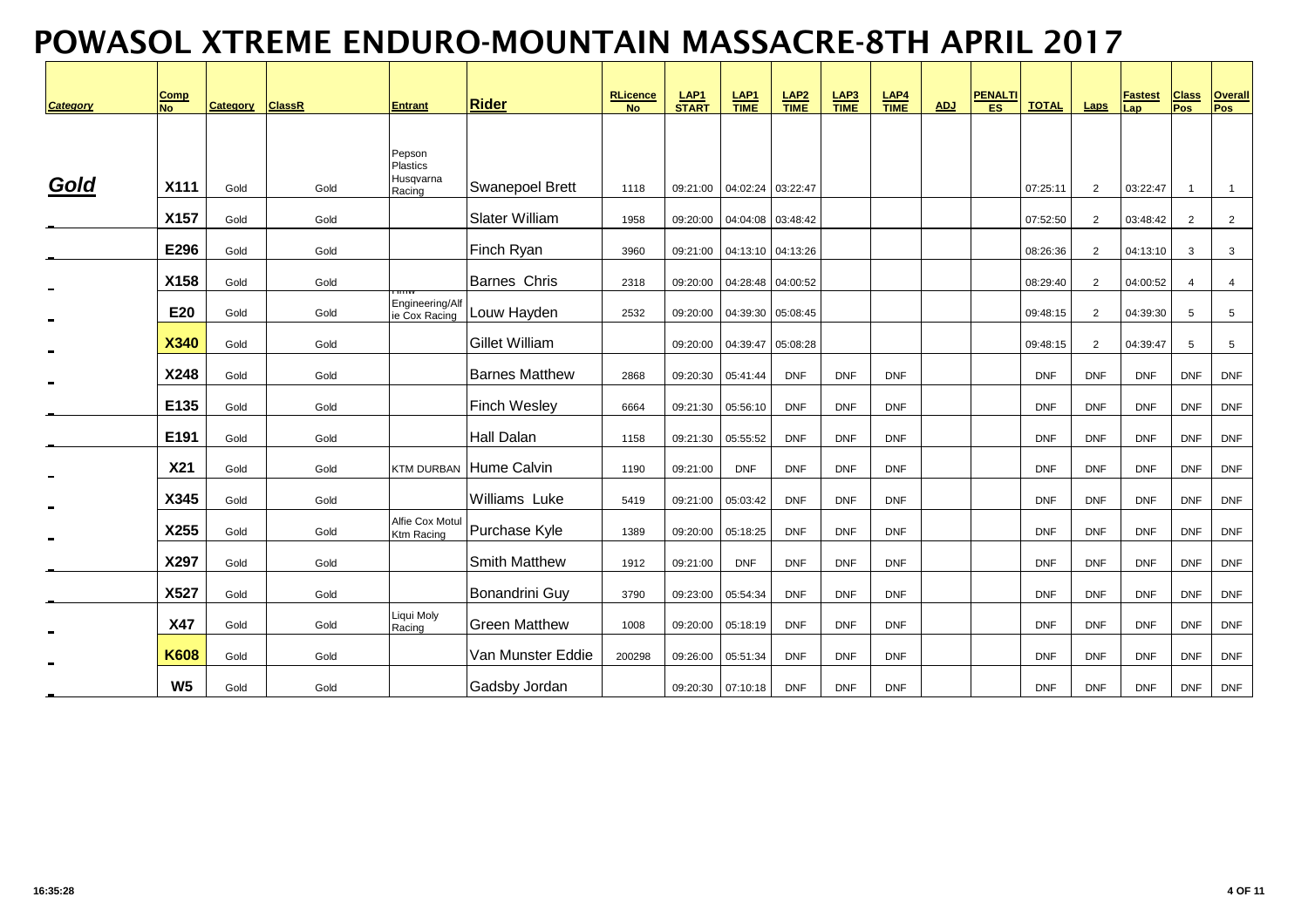| <b>Category</b> | Comp<br>No     | <b>Category</b> | <b>ClassR</b>        | <b>Entrant</b>         | <b>Rider</b>            | RLicence<br>No | LAP <sub>1</sub><br><b>START</b> | LAP <sub>1</sub><br><b>TIME</b> | $LAP2\nTIME$ | $LAP3$<br>$TIME$ | $LAP4$<br>TIME | <b>ADJ</b> | <b>PENALTI</b><br>ES | <b>TOTAL</b> | Laps           | Fastest<br>Lap | <b>Class</b><br>Pos | Overall<br>Pos  |
|-----------------|----------------|-----------------|----------------------|------------------------|-------------------------|----------------|----------------------------------|---------------------------------|--------------|------------------|----------------|------------|----------------------|--------------|----------------|----------------|---------------------|-----------------|
|                 |                |                 |                      |                        |                         |                |                                  |                                 |              |                  |                |            |                      |              |                |                |                     |                 |
| <b>Silver</b>   | <b>X67</b>     | Silver          | Silver - Seniors     |                        | Hunter Sean             | 9551           |                                  | 09:21:30  05:41:17              |              |                  |                |            |                      | 05:41:17     | $\overline{1}$ | 05:41:17       | $\mathbf{1}$        | $\mathbf{1}$    |
|                 | <b>X633</b>    | Silver          | Silver - Seniors     |                        | Peters Kevin            |                |                                  | 09:25:30  05:15:00              |              |                  |                |            | 00:30:00             | 05:45:00     | $\mathbf{1}$   | 05:15:00       | 2                   | $\overline{2}$  |
|                 | X82            | Silver          | Silver - Clubmans    |                        | Naroth Cazir            | 7059           | 09:21:30                         | 05:55:47                        |              |                  |                |            |                      | 05:55:47     | $\mathbf{1}$   | 05:55:47       | $\mathbf{1}$        | 3               |
|                 | C315           | Silver          | Silver - Seniors     |                        | Kruis Jason             | 5471           |                                  | 09:26:30  06:12:55              |              |                  |                |            |                      | 06:12:55     | $\overline{1}$ | 06:12:55       | 3                   | $\overline{4}$  |
|                 | E87            | Silver          | Silver - Seniors     |                        | <b>Steyn Etienne</b>    | 6908           | 09:22:00                         | 06:52:53                        |              |                  |                |            |                      | 06:52:53     | $\mathbf{1}$   | 06:52:53       | $\overline{4}$      | $5\phantom{.0}$ |
|                 | X162           | Silver          | Silver - Seniors     | <b>Fairfield Dairy</b> | <b>Glanz Barry</b>      | 4779           | 09:22:00                         | 07:08:30                        |              |                  |                |            |                      | 07:08:30     | $\mathbf{1}$   | 07:08:30       | 5                   | 6               |
|                 | C135           | Silver          | Silver - Seniors     |                        | <b>Millar Mark</b>      | 1532           | 09:24:00                         | 07:11:42                        |              |                  |                |            |                      | 07:11:42     | $\overline{1}$ | 07:11:42       | 6                   | $\overline{7}$  |
|                 | K <sub>6</sub> | Silver          | Silver - Clubmans    | DroneAir               | Visagie David           | 9174           |                                  | 09:21:30 07:14:16               |              |                  |                |            |                      | 07:14:16     | $\overline{1}$ | 07:14:16       | 2                   | 8               |
|                 | <b>K623</b>    | Silver          | Silver - Seniors     |                        | Austen Shaun            |                |                                  | 09:26:00  07:15:14              |              |                  |                |            |                      | 07:15:14     | $\mathbf{1}$   | 07:15:14       | $\overline{7}$      | 9               |
|                 | K625           | Silver          | Silver - Clubmans    |                        | Visagie Nokkie          |                |                                  | 09:22:00 07:22:30               |              |                  |                |            |                      | 07:22:30     | $\overline{1}$ | 07:22:30       | 3                   | 10              |
|                 | X23            | Silver          | Silver - High School | <b>KTM Durban</b>      | <b>Finlay Trevor</b>    | 24037          |                                  | 09:23:30  07:45:16              |              |                  |                |            |                      | 07:45:16     | $\overline{1}$ | 07:45:16       | $\mathbf{1}$        | 11              |
|                 | X828           | Silver          | Silver - Clubmans    |                        | Maidman Max             | 1373           |                                  | 09:22:00  07:46:49              |              |                  |                |            |                      | 07:46:49     | $\overline{1}$ | 07:46:49       | $\overline{4}$      | 12              |
|                 | X233           | Silver          | Silver - Clubmans    |                        | Fourie Danie            | 4013           | 09:22:30                         | 08:09:15                        |              |                  |                |            |                      | 08:09:15     | $\mathbf{1}$   | 08:09:15       | 5                   | 13              |
|                 | <b>X811</b>    | Silver          | Silver - Clubmans    |                        | Souchaon Damian         |                | 09:22:30                         | <b>DNF</b>                      | <b>DNF</b>   | <b>DNF</b>       | <b>DNF</b>     |            |                      | <b>DNF</b>   | <b>DNF</b>     | <b>DNF</b>     | <b>DNF</b>          | <b>DNF</b>      |
|                 | C510           | Silver          | Silver - Clubmans    |                        | <b>Cameron Curt</b>     | 6680           | 09:23:30                         | <b>DNF</b>                      | <b>DNF</b>   | <b>DNF</b>       | <b>DNF</b>     |            |                      | <b>DNF</b>   | <b>DNF</b>     | <b>DNF</b>     | <b>DNF</b>          | <b>DNF</b>      |
|                 | C252           | Silver          | Silver - Clubmans    |                        | Cameron Charles         | 5469           | 09:24:30                         | <b>DNF</b>                      | <b>DNF</b>   | <b>DNF</b>       | <b>DNF</b>     |            |                      | <b>DNF</b>   | <b>DNF</b>     | <b>DNF</b>     | <b>DNF</b>          | <b>DNF</b>      |
|                 | X277           | Silver          | Silver - Clubmans    |                        | Cloete Jordan           | 1247           | 09:22:30                         | <b>DNF</b>                      | <b>DNF</b>   | <b>DNF</b>       | <b>DNF</b>     |            |                      | <b>DNF</b>   | <b>DNF</b>     | <b>DNF</b>     | <b>DNF</b>          | <b>DNF</b>      |
|                 | C195           | Silver          | Silver - Clubmans    |                        | Barendse Brandon        | 4791           | 09:22:30                         | <b>DNF</b>                      | <b>DNF</b>   | <b>DNF</b>       | <b>DNF</b>     |            |                      | <b>DNF</b>   | <b>DNF</b>     | <b>DNF</b>     | <b>DNF</b>          | <b>DNF</b>      |
|                 | C364           | Silver          | Silver - Clubmans    |                        | Hellestoe David         | 5670           | 09:24:00                         | 05:50:18                        | <b>DNF</b>   | <b>DNF</b>       | <b>DNF</b>     |            |                      | <b>DNF</b>   | <b>DNF</b>     | <b>DNF</b>     | <b>DNF</b>          | <b>DNF</b>      |
|                 | <b>X88</b>     | Silver          | Silver - Clubmans    |                        | Sarkhot Abdur<br>Rahman | 37111          | 09:50:00                         | <b>DNF</b>                      | <b>DNF</b>   | <b>DNF</b>       | <b>DNF</b>     |            |                      | <b>DNF</b>   | <b>DNF</b>     | <b>DNF</b>     | <b>DNF</b>          | <b>DNF</b>      |
|                 | <b>W44</b>     | Silver          | Silver - Clubmans    |                        | <b>Bosch Brendon</b>    | 4340           | 09:26:00                         | <b>DNF</b>                      | <b>DNF</b>   | <b>DNF</b>       | <b>DNF</b>     |            |                      | <b>DNF</b>   | <b>DNF</b>     | <b>DNF</b>     | <b>DNF</b>          | <b>DNF</b>      |
|                 | C155           | Silver          | Silver - Clubmans    | KTM Durban             | <b>Brophy Calvin</b>    | 2191           | 09:22:30                         | <b>DNF</b>                      | <b>DNF</b>   | <b>DNF</b>       | <b>DNF</b>     |            |                      | <b>DNF</b>   | <b>DNF</b>     | <b>DNF</b>     | <b>DNF</b>          | <b>DNF</b>      |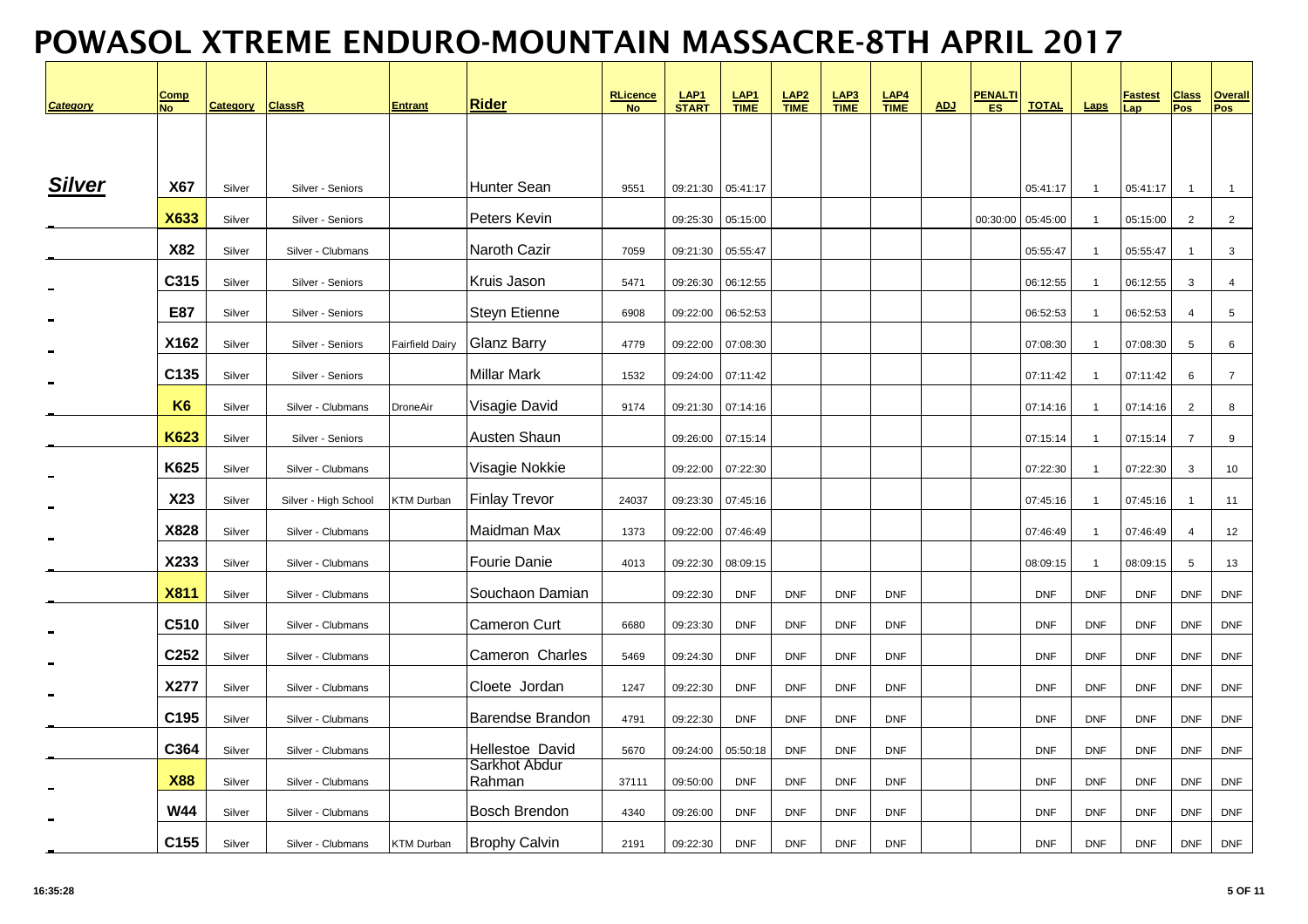| <b>Category</b> | <b>Comp</b><br><b>No</b> | Category | <b>ClassR</b>        | <b>Entrant</b> | <b>Rider</b>           | <b>RLicence</b><br><b>No</b> | LAP <sub>1</sub><br><b>START</b> | LAP <sub>1</sub><br><b>TIME</b> | LAP2<br><b>TIME</b> | LAP3<br><b>TIME</b> | $rac{\text{LAP4}}{\text{TIME}}$ | <b>ADJ</b> | <b>PENALTI</b><br>ES. | <b>TOTAL</b> | Laps       | <u>Fastest</u><br>.ap | <b>Class</b><br>Pos | <b>Overall</b><br>Pos |
|-----------------|--------------------------|----------|----------------------|----------------|------------------------|------------------------------|----------------------------------|---------------------------------|---------------------|---------------------|---------------------------------|------------|-----------------------|--------------|------------|-----------------------|---------------------|-----------------------|
|                 | C457                     | Silver   | Silver - Clubmans    |                | Cameron Dean           | 6681                         | 09:23:30                         | <b>DNF</b>                      | <b>DNF</b>          | <b>DNF</b>          | <b>DNF</b>                      |            |                       | <b>DNF</b>   | <b>DNF</b> | <b>DNF</b>            | <b>DNF</b>          | <b>DNF</b>            |
|                 | X149                     | Silver   | Silver - Clubmans    |                | Kidson Nico            | 7308                         | 09:24:00                         | <b>DNF</b>                      | <b>DNF</b>          | <b>DNF</b>          | <b>DNF</b>                      |            |                       | <b>DNF</b>   | <b>DNF</b> | <b>DNF</b>            | <b>DNF</b>          | <b>DNF</b>            |
|                 | X134                     | Silver   | Silver - High School |                | <b>Mcclelland Luke</b> | 3331                         | 09:22:00                         | <b>DNF</b>                      | <b>DNF</b>          | <b>DNF</b>          | <b>DNF</b>                      |            |                       | <b>DNF</b>   | <b>DNF</b> | <b>DNF</b>            | <b>DNF</b>          | <b>DNF</b>            |
|                 | X312                     | Silver   | Silver - High School |                | <b>Walker Nick</b>     | 2687                         | 09:25:30                         | <b>DNF</b>                      | <b>DNF</b>          | <b>DNF</b>          | <b>DNF</b>                      |            |                       | <b>DNF</b>   | <b>DNF</b> | <b>DNF</b>            | <b>DNF</b>          | <b>DNF</b>            |
|                 | C430                     | Silver   | Silver - Clubmans    |                | <b>Barry Jason</b>     | 2963                         | 09:25:30                         | <b>DNF</b>                      | <b>DNF</b>          | <b>DNF</b>          | <b>DNF</b>                      |            |                       | <b>DNF</b>   | <b>DNF</b> | <b>DNF</b>            | <b>DNF</b>          | <b>DNF</b>            |
|                 | K653                     | Silver   | Silver - Clubmans    |                | Everton Rylan          |                              | 09:26:30                         | <b>DNF</b>                      | <b>DNF</b>          | <b>DNF</b>          | <b>DNF</b>                      |            |                       | <b>DNF</b>   | <b>DNF</b> | <b>DNF</b>            | <b>DNF</b>          | <b>DNF</b>            |
|                 | C <sub>505</sub>         | Silver   | Silver - Clubmans    | Toyomark       | Van Rooyen Riaan       | 2171                         | 09:27:00                         | <b>DNF</b>                      | <b>DNF</b>          | <b>DNF</b>          | <b>DNF</b>                      |            |                       | <b>DNF</b>   | <b>DNF</b> | <b>DNF</b>            | <b>DNF</b>          | <b>DNF</b>            |
|                 | <b>W535</b>              | Silver   | Silver - Clubmans    |                | lEsterhuizen Lushan    | 1147                         | 09:26:30                         | <b>DNF</b>                      | <b>DNF</b>          | <b>DNF</b>          | <b>DNF</b>                      |            |                       | <b>DNF</b>   | <b>DNF</b> | <b>DNF</b>            | <b>DNF</b>          | <b>DNF</b>            |
|                 | C213                     | Silver   | Silver - Clubmans    |                | <b>Crawford Chris</b>  | 2626                         | 09:23:00                         | <b>DNF</b>                      | <b>DNF</b>          | <b>DNF</b>          | <b>DNF</b>                      |            |                       | <b>DNF</b>   | <b>DNF</b> | <b>DNF</b>            | <b>DNF</b>          | <b>DNF</b>            |
|                 | C <sub>24</sub>          | Silver   | Silver - Clubmans    |                | Matchett Ryan          | 1570                         | 09:26:00                         | <b>DNF</b>                      | <b>DNF</b>          | <b>DNF</b>          | <b>DNF</b>                      |            |                       | <b>DNF</b>   | <b>DNF</b> | <b>DNF</b>            | <b>DNF</b>          | <b>DNF</b>            |
|                 | <b>W11</b>               | Silver   | Silver - Clubmans    |                | Millard Ronan          | 9535                         | 09:26:00                         | 07:08:30                        | <b>DNF</b>          | <b>DNF</b>          | <b>DNF</b>                      |            |                       | <b>DNF</b>   | <b>DNF</b> | <b>DNF</b>            | <b>DNF</b>          | <b>DNF</b>            |
|                 | C303                     | Silver   | Silver - Seniors     |                | Van Der Merwe<br>Rudi  | 4326                         | 09:25:30                         | <b>DNF</b>                      | <b>DNF</b>          | <b>DNF</b>          | <b>DNF</b>                      |            |                       | <b>DNF</b>   | <b>DNF</b> | <b>DNF</b>            | <b>DNF</b>          | <b>DNF</b>            |
|                 | <b>K604</b>              | Silver   | Silver - Seniors     |                | Hellestoe Mark         |                              | 09:34:30                         | 02:33:07                        | <b>DNF</b>          | <b>DNF</b>          | <b>DNF</b>                      |            |                       | <b>DNF</b>   | <b>DNF</b> | <b>DNF</b>            | <b>DNF</b>          | <b>DNF</b>            |
|                 | C178                     | Silver   | Silver - Seniors     |                | <b>Bruwer Kobus</b>    | 5887                         | 09:25:00                         | <b>DNF</b>                      | <b>DNF</b>          | <b>DNF</b>          | <b>DNF</b>                      |            |                       | <b>DNF</b>   | <b>DNF</b> | <b>DNF</b>            | <b>DNF</b>          | <b>DNF</b>            |
|                 | <b>W223</b>              | Silver   | Silver - Seniors     |                | Davidson Zane          | 1457                         | 09:24:30                         | <b>DNF</b>                      | <b>DNF</b>          | <b>DNF</b>          | <b>DNF</b>                      |            |                       | <b>DNF</b>   | <b>DNF</b> | <b>DNF</b>            | <b>DNF</b>          | <b>DNF</b>            |
|                 | <b>W388</b>              | Silver   | Silver - Seniors     |                | Zaal Christiaan        | 200296                       | 09:26:30                         | <b>DNF</b>                      | <b>DNF</b>          | <b>DNF</b>          | <b>DNF</b>                      |            |                       | <b>DNF</b>   | <b>DNF</b> | <b>DNF</b>            | <b>DNF</b>          | <b>DNF</b>            |
|                 | C577                     | Silver   | Silver - Seniors     |                | Young Sean             | 6865                         | 09:25:00                         | <b>DNF</b>                      | <b>DNF</b>          | <b>DNF</b>          | <b>DNF</b>                      |            |                       | <b>DNF</b>   | <b>DNF</b> | <b>DNF</b>            | <b>DNF</b>          | <b>DNF</b>            |
|                 | <b>K34A</b>              | Silver   | Silver - Seniors     |                | <b>Marcus Kevin</b>    |                              | 09:24:00                         | 05:49:49                        | <b>DNF</b>          | <b>DNF</b>          | <b>DNF</b>                      |            |                       | <b>DNF</b>   | <b>DNF</b> | <b>DNF</b>            | <b>DNF</b>          | <b>DNF</b>            |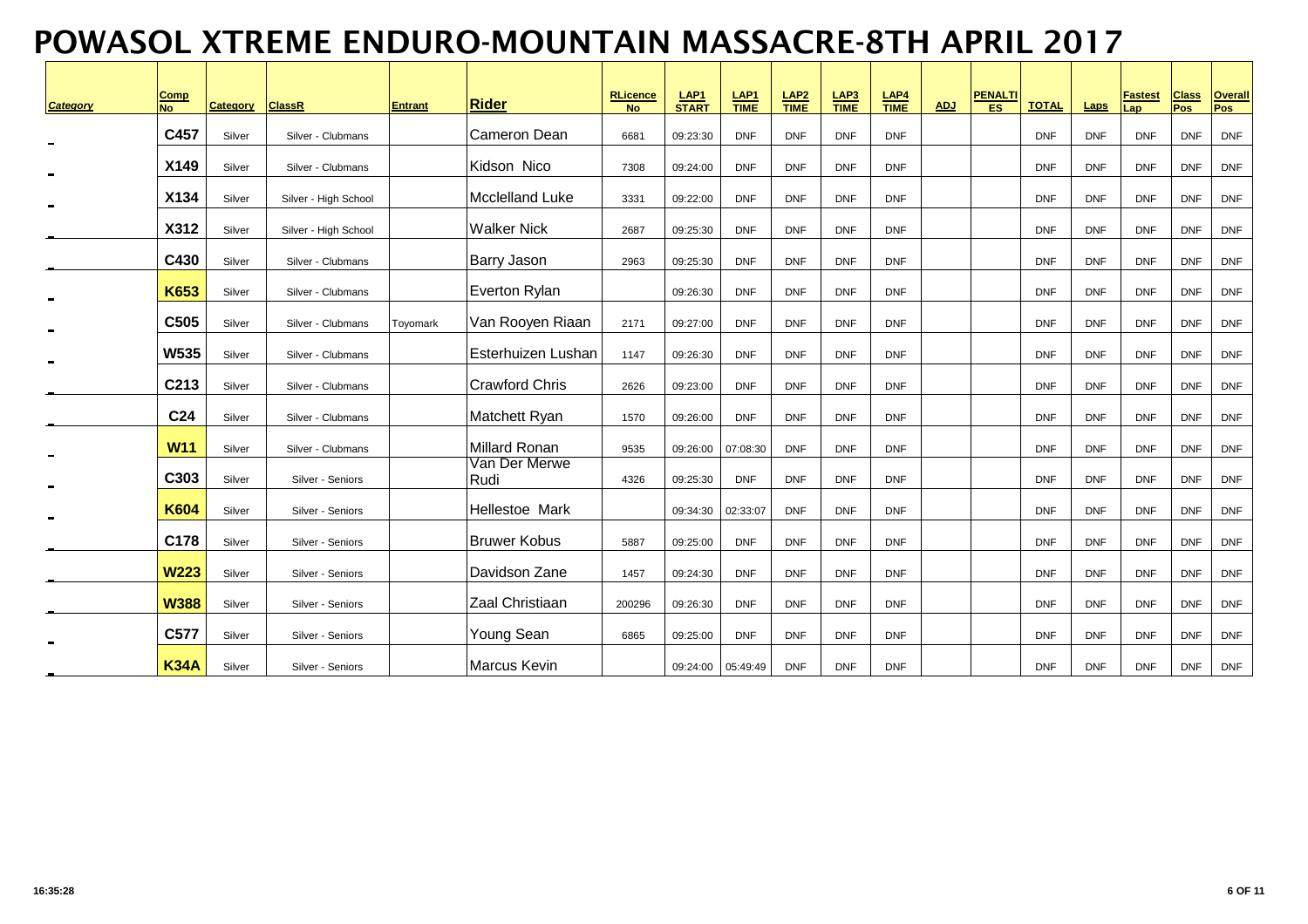| Category | <b>Comp</b><br><b>No</b> | <b>Category</b> | <b>ClassR</b>        | <b>Entrant</b>                  | <b>Rider</b>              | <b>RLicence</b><br><b>No</b> | LAP1<br>START | LAP <sub>1</sub><br><b>TIME</b> | $LAP2$<br>TIME    | $rac{\text{LAP3}}{\text{TIME}}$ | $rac{\text{LAP4}}{\text{TIME}}$ | <b>ADJ</b> | <u>PENALTI</u><br><b>ES</b> | <b>TOTAL</b> | Laps         | <b>Fastest</b><br>a <sub>p</sub> | <b>Class</b><br>Pos | Overall<br>Pos |
|----------|--------------------------|-----------------|----------------------|---------------------------------|---------------------------|------------------------------|---------------|---------------------------------|-------------------|---------------------------------|---------------------------------|------------|-----------------------------|--------------|--------------|----------------------------------|---------------------|----------------|
|          |                          |                 |                      |                                 |                           |                              |               |                                 |                   |                                 |                                 |            |                             |              |              |                                  |                     |                |
| zBronze  | C555                     | zBronze         | Bronze-Social/WOW    |                                 | Atkins Wesley             | 1207                         | 09:33:00      |                                 | 01:21:06 01:00:58 | 00:59:24                        |                                 |            |                             | 03:21:28     | 3            | 00:59:24                         | $\mathbf{1}$        | $\overline{1}$ |
|          | W193                     | zBronze         | Bronze-Social/WOW    | <b>NFC RACING</b>               | Cheney Cameron            | 7026                         | 09:35:30      | 01:23:06                        | 01:08:57          | 01:07:31                        |                                 | 00:15:00   |                             | 03:24:34     | 3            | 01:07:31                         | 2                   | $\overline{2}$ |
|          | <b>W601</b>              | zBronze         | Bronze-Social/WOW    |                                 | Brown Jedd                | 5417                         | 09:33:00      |                                 | 01:18:10 01:04:13 | 01:11:00                        |                                 |            |                             | 03:33:23     | 3            | 01:04:13                         | 3                   | 3              |
|          | X318                     | zBronze         | <b>Bronze-Master</b> |                                 | Swanepoel Bruce           | 1119                         | 09:37:30      |                                 | 01:32:03 01:02:56 | 01:00:02                        |                                 |            |                             | 03:35:01     | 3            | 01:00:02                         | $\mathbf{1}$        | 4              |
|          | <b>K629</b>              | zBronze         | Bronze-Master        | Durban<br><b>Skydive Centre</b> | <b>Steemson Roy</b>       | 6869                         | 09:36:30      | 01:22:23                        | 01:07:58          | 01:09:21                        |                                 |            |                             | 03:39:42     | 3            | 01:07:58                         | $\overline{2}$      | $\overline{5}$ |
|          | K651                     | zBronze         | Bronze-Social/WOW    |                                 | <b>Enslin Jacques</b>     | 200288                       | 09:34:00      |                                 | 01:20:04 01:09:00 | 01:17:00                        |                                 |            |                             | 03:46:04     | 3            | 01:09:00                         | $\overline{4}$      | 6              |
|          | X754                     | zBronze         | Bonze-Ladies         |                                 | Redinger Claudia          | 7477                         | 09:41:00      |                                 | 01:22:13 01:12:33 | 01:13:10                        |                                 |            |                             | 03:47:56     | 3            | 01:12:33                         | $\mathbf{1}$        | $\overline{7}$ |
|          | X522                     | zBronze         | <b>Bronze-Master</b> |                                 | Jannsen Paul              | 5657                         | 09:34:00      |                                 | 01:25:23 01:15:22 | 01:15:43                        |                                 |            |                             | 03:56:28     | 3            | 01:15:22                         | 3                   | 8              |
|          | <b>W602</b>              | zBronze         | Bronze-Social/WOW    |                                 | Brown Kayde               | 5422                         | 09:39:00      |                                 | 01:20:10 01:31:41 | 01:08:42                        |                                 |            |                             | 04:00:33     | 3            | 01:08:42                         | 5                   | 9              |
|          | <b>K603</b>              | zBronze         | Bronze-Social/WOW    |                                 | Hellestoe Chad            |                              | 09:34:00      | 01:29:31                        | 01:23:41          | 01:19:00                        |                                 |            |                             | 04:12:12     | 3            | 01:19:00                         | 6                   | 10             |
|          | <b>K636</b>              | zBronze         | Bronze-Master        |                                 | <b>Mcclelland James</b>   |                              | 09:39:00      |                                 | 01:29:45 01:23:24 | 01:19:25                        |                                 |            |                             | 04:12:34     | $\mathbf{3}$ | 01:19:25                         | $\overline{4}$      | 11             |
|          | K637                     | zBronze         | <b>Bronze-Master</b> |                                 | <b>Brown Deon</b>         | 5410                         | 09:39:00      | 01:28:49                        | 01:24:02          | 01:24:18                        |                                 | 00:04:00   |                             | 04:13:09     | 3            | 01:24:02                         | 5                   | 12             |
|          | <b>W395</b>              | zBronze         | Bronze-Social/WOW    |                                 | Eggar Ray                 | 200289                       | 09:33:30      | 01:25:57                        | 01:23:22          | 01:26:31                        |                                 |            |                             | 04:15:50     | 3            | 01:23:22                         | 8                   | 13             |
|          | <b>X68</b>               | zBronze         | Bronze-Social/WOW    |                                 | Eggar Kyle                | 7560                         | 09:33:30      |                                 | 01:25:20 01:23:42 | 01:26:48                        |                                 |            |                             | 04:15:50     | 3            | 01:23:42                         | $\overline{7}$      | 14             |
|          | X34                      | zBronze         | Bronze-Social/WOW    |                                 | Baxendale Jay             | 2037                         | 09:33:00      |                                 | 01:27:27 01:30:50 | 01:17:59                        |                                 |            |                             | 04:16:16     | 3            | 01:17:59                         | 9                   | 15             |
|          | <b>K622</b>              | zBronze         | Bronze-WOWLate       |                                 | De Winaar Dwaine          |                              | 09:38:00      |                                 | 01:42:44 01:15:18 | 01:19:17                        |                                 |            |                             | 04:17:19     | 3            | 01:15:18                         |                     | 16             |
|          | <b>K614</b>              | zBronze         | Bronze-Social/WOW    |                                 | Mclaughlin Alex           |                              | 09:35:30      |                                 | 01:42:43 01:15:48 | 01:25:54                        |                                 |            |                             | 04:24:25     | 3            | 01:15:48                         | 10                  | 17             |
|          | <b>K609</b>              | zBronze         | Bronze-Social/WOW    |                                 | <b>Forster Greg</b>       |                              | 09:34:00      |                                 | 01:35:46 01:25:28 | 01:28:42                        |                                 |            |                             | 04:29:56     | 3            | 01:25:28                         | 11                  | 18             |
|          | <b>K607</b>              | zBronze         | Bronze-Social/WOW    | Contech                         | Benians Ryan              | 200297                       | 09:33:30      |                                 | 01:29:55 01:29:55 | 01:33:26                        |                                 |            |                             | 04:33:16     | 3            | 01:29:55                         | 12                  | 19             |
|          | <b>W350</b>              | zBronze         | Bronze-Social/WOW    |                                 | Mostert Ryan              | 6730                         | 09:37:00      |                                 | 01:40:50 01:31:28 | 01:34:07                        |                                 |            |                             | 04:46:25     | 3            | 01:31:28                         | 13                  | 20             |
|          | <b>K631</b>              | zBronze         | Bronze-WOWLate       |                                 | <b>Huntersmith Vernon</b> |                              | 09:37:30      |                                 | 01:43:53 01:27:21 | 01:36:59                        |                                 |            |                             | 04:48:13     | 3            | 01:27:21                         | 2                   | 21             |
|          | X565                     | zBronze         | Bronze-Social/WOW    |                                 | <b>Brooks Tim</b>         | 7081                         | 09:34:00      |                                 | 01:58:37 01:23:48 | 01:33:37                        |                                 |            |                             | 04:56:02     | 3            | 01:23:48                         | 14                  | 22             |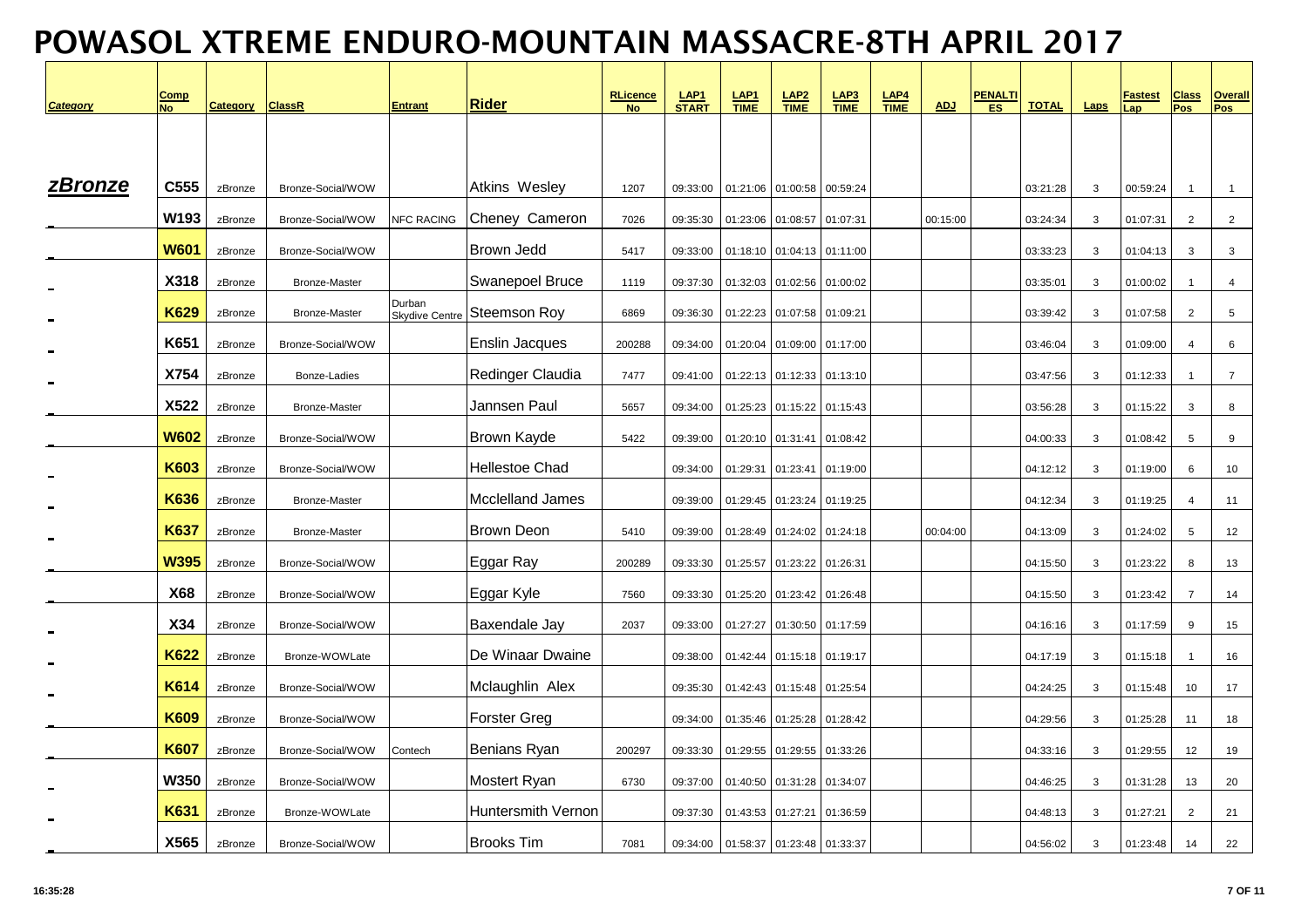| Category | <u>Comp</u><br><b>No</b> | <b>Category</b> | <b>ClassR</b>        | <b>Entrant</b> | <b>Rider</b>              | RLicence<br>No | LAP <sub>1</sub><br><b>START</b> | LAP <sub>1</sub><br><b>TIME</b> | $LAP2$<br>TIME    | $rac{\text{LAP3}}{\text{TIME}}$ | LAP <sub>4</sub><br><b>TIME</b> | <b>ADJ</b> | <b>PENALTI</b><br>ES. | <b>TOTAL</b> | Laps           | <u>Fastest</u><br>Lap | <b>Class</b><br>Pos | <b>Overall</b><br><b>Pos</b> |
|----------|--------------------------|-----------------|----------------------|----------------|---------------------------|----------------|----------------------------------|---------------------------------|-------------------|---------------------------------|---------------------------------|------------|-----------------------|--------------|----------------|-----------------------|---------------------|------------------------------|
|          | <b>K650</b>              | zBronze         | Bronze-WOWLate       |                | <b>Whitford Donovan</b>   |                | 09:39:30                         | 02:08:53                        | 01:39:00          | 01:16:36                        |                                 |            |                       | 05:04:29     | $\mathbf{3}$   | 01:16:36              | $\mathbf{3}$        | 23                           |
|          | <b>W58</b>               | zBronze         | <b>Bronze-Master</b> |                | <b>Baxendale Lee</b>      | 1134           | 09:37:00                         |                                 | 01:30:45 01:41:38 | 01:56:48                        |                                 |            |                       | 05:09:11     | 3              | 01:30:45              | 6                   | 24                           |
|          | <b>K618</b>              | zBronze         | Bronze-Master        | Ktm durban     | Grobbelaar Pieter         | 200299         | 09:35:30                         |                                 | 01:33:24 01:59:36 | 01:46:12                        |                                 |            |                       | 05:19:12     | 3              | 01:33:24              | $\overline{7}$      | 25                           |
|          | <b>W305</b>              | zBronze         | Bronze-Master        |                | Boyd Alan                 | 6881           | 09:33:30                         |                                 | 01:36:23 01:58:33 | 01:46:25                        |                                 |            |                       | 05:21:21     | $\mathbf{3}$   | 01:36:23              | 8                   | 26                           |
|          | C725                     | zBronze         | Bronze-Social/WOW    |                | Duvenhage Russell         | 2691           | 09:37:30                         |                                 | 02:03:42 01:44:34 | 01:55:53                        |                                 |            |                       | 05:44:09     | $\mathbf{3}$   | 01:44:34              | 15                  | 27                           |
|          | <b>W73</b>               | zBronze         | Bronze-Social/WOW    |                | Patterson Gregg           | 6611           | 09:34:30                         |                                 | 01:58:03 01:54:23 | 02:05:41                        |                                 |            |                       | 05:58:07     | 3              | 01:54:23              | 16                  | 28                           |
|          | <b>W477</b>              | zBronze         | Bronze-Social/WOW    |                | Gillham Ryan              | 9188           | 09:35:30                         | 01:47:57                        | 02:06:39          |                                 |                                 |            |                       | 03:54:36     | 2              | 01:47:57              | 17                  | 29                           |
|          | K643                     | zBronze         | Bronze-WOWLate       |                | Dowling Johann            |                | 09:38:30                         | 01:55:28                        | 02:01:12          |                                 |                                 |            |                       | 03:56:40     | $\overline{2}$ | 01:55:28              | $\overline{4}$      | 30                           |
|          | K616                     | zBronze         | Bronze-Social/WOW    |                | <b>Bonner Gregor</b>      |                | 09:36:30                         | 02:15:28 01:53:21               |                   |                                 |                                 |            |                       | 04:08:49     | $\overline{2}$ | 01:53:21              | 18                  | 31                           |
|          | E58                      | zBronze         | Bronze-Social/WOW    |                | <b>Bonner Mark</b>        | 3379           | 09:36:30                         |                                 | 02:15:37 01:53:26 |                                 |                                 |            |                       | 04:09:03     | $\overline{2}$ | 01:53:26              | 19                  | 32                           |
|          | <b>K640</b>              | zBronze         | Bronze-WOWLate       |                | Adams JImmy               |                | 09:39:00                         | 02:52:34                        | 02:16:21          |                                 |                                 |            |                       | 05:08:55     | 2              | 02:16:21              | 5                   | 33                           |
|          | <b>W260</b>              | zBronze         | Bonze-Ladies         |                | Clegg Chloe               | 1030           | 09:41:00                         | 01:49:59                        |                   |                                 |                                 |            |                       | 01:49:59     | $\mathbf{1}$   | 01:49:59              | 2                   | 34                           |
|          | <b>W173</b>              | zBronze         | Bronze-Social/WOW    |                |                           |                | 09:50:00                         | 01:57:33                        |                   |                                 |                                 |            |                       | 01:57:33     | $\overline{1}$ | 01:57:33              | 20                  | 35                           |
|          | C73                      | zBronze         | Bronze-Social/WOW    |                | Candey James              | 1111           | 09:34:30                         | 02:13:44                        |                   |                                 |                                 |            |                       | 02:13:44     | $\mathbf{1}$   | 02:13:44              | 21                  | 36                           |
|          | X125                     | zBronze         | Bronze-Social/WOW    |                | Tyler Myles               |                | 09:36:30                         | 02:15:40                        |                   |                                 |                                 |            |                       | 02:15:40     | $\overline{1}$ | 02:15:40              | 22                  | 37                           |
|          | <b>W126</b>              | zBronze         | Bronze-Social/WOW    |                | Roodt Philip              | 3544           | 09:37:00                         | 02:54:17                        |                   |                                 |                                 |            |                       | 02:54:17     | $\overline{1}$ | 02:54:17              | 23                  | 38                           |
|          | <b>K633</b>              | zBronze         | Bonze-Ladies         |                | Burdett Amanda            |                | 09:41:30                         | 03:49:40                        |                   |                                 |                                 |            |                       | 03:49:40     | $\overline{1}$ | 03:49:40              | $\mathbf{3}$        | 39                           |
|          | <b>K613</b>              | zBronze         | Bonze-Ladies         |                | Mcdonald Wendy            |                | 09:41:30                         | 04:06:29                        |                   |                                 |                                 |            |                       | 04:06:29     | $\overline{1}$ | 04:06:29              | 4                   | 40                           |
|          | K612                     | zBronze         | Bronze-WOWLate       |                | <b>Stuart-Steer Wendy</b> |                | 09:41:30                         | 04:06:45                        |                   |                                 |                                 |            |                       | 04:06:45     | $\overline{1}$ | 04:06:45              | $\overline{7}$      | 41                           |
|          | K612                     | zBronze         | Bronze-WOWLate       |                | Mcdonald Glen             |                | 09:41:30                         | 04:06:45                        |                   |                                 |                                 |            |                       | 04:06:45     | $\overline{1}$ | 04:06:45              | 6                   | 42                           |
|          | K630                     | zBronze         | Bronze-WOWLate       |                | Paterson Luke             |                | 09:43:00                         | 05:35:46                        |                   |                                 |                                 |            |                       | 05:35:46     | $\overline{1}$ | 05:35:46              | 8                   | 43                           |
|          | <b>W72</b>               | zBronze         | Bonze-Ladies         |                | <b>Tyers Jennifer</b>     | 6425           | 09:41:30                         | 05:37:12                        |                   |                                 |                                 |            |                       | 05:37:12     | $\overline{1}$ | 05:37:12              | 5                   | 44                           |
|          | <b>K621</b>              | zBronze         | Bronze-WOWLate       |                | Massyn Jan                |                | 09:27:00                         | 07:00:39                        |                   |                                 |                                 |            |                       | 07:00:39     | $\overline{1}$ | 07:00:39              | 9                   | 45                           |
|          | K601                     | zBronze         | Bronze-Social/WOW    |                | Van Rooyen Leunis         |                | 09:24:30                         | 07:11:50                        |                   |                                 |                                 |            |                       | 07:11:50     | $\overline{1}$ | 07:11:50              | 24                  | 46                           |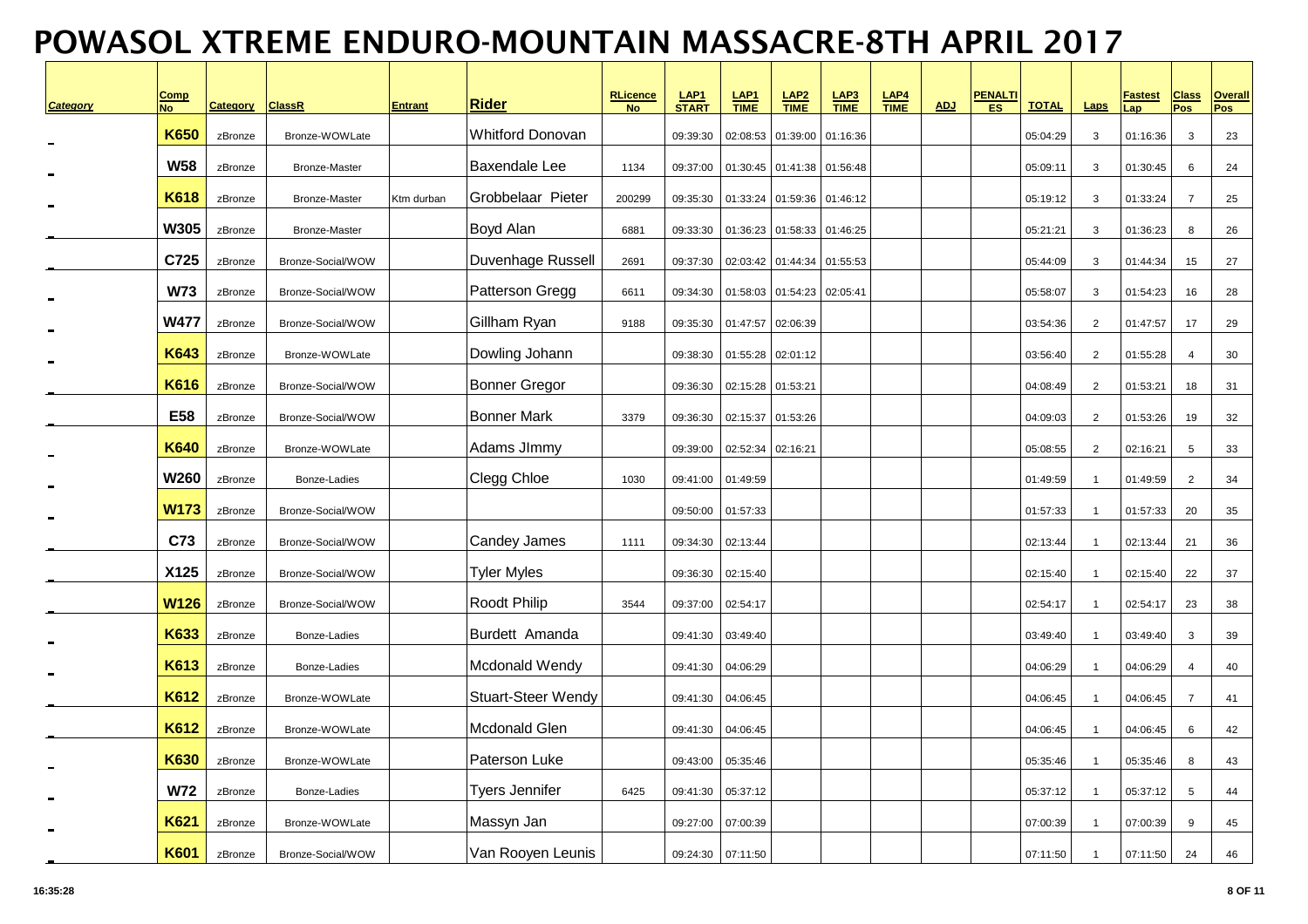| <b>Category</b> | <b>Comp</b><br><b>No</b> | <b>Category</b>    | <b>ClassR</b>                          | <b>Entrant</b> | <b>Rider</b>           | <b>RLicence</b><br><b>No</b> | LAP <sub>1</sub><br><b>START</b> | LAP <sub>1</sub><br><b>TIME</b> | $LAP2\nTIME$             | LAP <sub>3</sub><br><b>TIME</b> | $rac{\text{LAP4}}{\text{TIME}}$ | <b>ADJ</b> | <b>PENALTI</b><br>ES. | <b>TOTAL</b>             | Laps                     | <u>Fastest</u><br>Lap    | <b>Class</b><br><b>Pos</b> | <b>Overall</b><br><b>Pos</b> |
|-----------------|--------------------------|--------------------|----------------------------------------|----------------|------------------------|------------------------------|----------------------------------|---------------------------------|--------------------------|---------------------------------|---------------------------------|------------|-----------------------|--------------------------|--------------------------|--------------------------|----------------------------|------------------------------|
|                 | <b>K602</b>              |                    |                                        |                | De Jager Shane         |                              |                                  |                                 |                          |                                 |                                 |            |                       |                          |                          |                          |                            |                              |
|                 | <b>W221</b>              | zBronze<br>zBronze | Bronze-Social/WOW<br>Bronze-Social/WOW |                | Gouveia Grant          | 6451                         | 09:24:30<br>09:38:00             | 07:09:31<br>02:04:46            | <b>DNF</b><br><b>DNF</b> | <b>DNF</b><br><b>DNF</b>        | <b>DNF</b><br><b>DNF</b>        |            |                       | <b>DNF</b><br><b>DNF</b> | <b>DNF</b><br><b>DNF</b> | <b>DNF</b><br><b>DNF</b> | <b>DNF</b><br><b>DNF</b>   | <b>DNF</b><br><b>DNF</b>     |
|                 | C431                     | zBronze            | Bronze-Social/WOW                      |                | Martin Sean            | 3873                         | 09:25:00                         | <b>DNF</b>                      | <b>DNF</b>               | <b>DNF</b>                      | <b>DNF</b>                      |            |                       | <b>DNF</b>               | <b>DNF</b>               | <b>DNF</b>               | <b>DNF</b>                 | <b>DNF</b>                   |
|                 | <b>W533</b>              | zBronze            | Bronze-Social/WOW                      |                | Lamont Matt            | 5334                         | 09:37:30                         | 01:49:11                        | 02:01:38                 | <b>DNF</b>                      | <b>DNF</b>                      |            |                       | <b>DNF</b>               | <b>DNF</b>               | <b>DNF</b>               | <b>DNF</b>                 | <b>DNF</b>                   |
|                 | C425                     | zBronze            | Bronze-Social/WOW                      |                | Mackintosh Ren         | 6699                         | 09:33:30                         | 01:52:19                        | <b>DNF</b>               | <b>DNF</b>                      | <b>DNF</b>                      |            |                       | <b>DNF</b>               | <b>DNF</b>               | <b>DNF</b>               | <b>DNF</b>                 | <b>DNF</b>                   |
|                 | K605                     | zBronze            | Bronze-Social/WOW                      |                | Mathers John           |                              | 09:34:30                         | <b>DNF</b>                      | <b>DNF</b>               | <b>DNF</b>                      | <b>DNF</b>                      |            |                       | <b>DNF</b>               | <b>DNF</b>               | <b>DNF</b>               | <b>DNF</b>                 | <b>DNF</b>                   |
|                 | K620                     | zBronze            | Bronze-Social/WOW                      |                | Foxon Jeffrey          | 6853                         | 09:33:30                         | 02:14:08                        | <b>DNF</b>               | <b>DNF</b>                      | <b>DNF</b>                      |            |                       | <b>DNF</b>               | <b>DNF</b>               | <b>DNF</b>               | <b>DNF</b>                 | <b>DNF</b>                   |
|                 | <b>K606</b>              | zBronze            | Bronze-Social/WOW                      |                | <b>Dickens Robert</b>  | 200295                       | 09:34:00                         | 02:57:32                        | 02:11:24                 | <b>DNF</b>                      | <b>DNF</b>                      |            |                       | <b>DNF</b>               | <b>DNF</b>               | <b>DNF</b>               | <b>DNF</b>                 | <b>DNF</b>                   |
|                 | K655                     | zBronze            | <b>Bronze-Master</b>                   |                | Hesterman Jan          |                              | 09:35:30                         | 02:32:46                        | <b>DNF</b>               | <b>DNF</b>                      | <b>DNF</b>                      |            |                       | <b>DNF</b>               | <b>DNF</b>               | <b>DNF</b>               | <b>DNF</b>                 | <b>DNF</b>                   |
|                 | <b>X8</b>                | zBronze            | Bonze-Ladies                           |                | <b>Demmer Claire</b>   | 1023                         | 09:41:00                         | <b>DNF</b>                      | <b>DNF</b>               | <b>DNF</b>                      | <b>DNF</b>                      |            |                       | <b>DNF</b>               | <b>DNF</b>               | <b>DNF</b>               | <b>DNF</b>                 | <b>DNF</b>                   |
|                 | K610                     | zBronze            | Bonze-Ladies                           |                | James Rebecca          |                              | 09:41:00                         | 01:26:54                        | <b>DNF</b>               | <b>DNF</b>                      | <b>DNF</b>                      |            |                       | <b>DNF</b>               | <b>DNF</b>               | <b>DNF</b>               | <b>DNF</b>                 | <b>DNF</b>                   |
|                 | <b>W327</b>              | zBronze            | Bronze-Social/WOW                      |                | Malherbe Christiaan    | 6850                         | 09:34:30                         | 02:13:09                        | 02:13:15                 | <b>DNF</b>                      | <b>DNF</b>                      |            |                       | <b>DNF</b>               | <b>DNF</b>               | <b>DNF</b>               | <b>DNF</b>                 | <b>DNF</b>                   |
|                 | <b>K617</b>              | zBronze            | Bronze-Social/WOW                      | xrad trailers  | Franse Leo             |                              | 09:35:30                         | 02:07:37                        | <b>DNF</b>               | <b>DNF</b>                      | <b>DNF</b>                      |            |                       | <b>DNF</b>               | <b>DNF</b>               | <b>DNF</b>               | <b>DNF</b>                 | <b>DNF</b>                   |
|                 | <b>W24</b>               | zBronze            | Bronze-Social/WOW                      |                | Killian Keith          | W24                          | 09:39:30                         | 04:49:40                        | <b>DNF</b>               | <b>DNF</b>                      | <b>DNF</b>                      |            |                       | <b>DNF</b>               | <b>DNF</b>               | <b>DNF</b>               | <b>DNF</b>                 | <b>DNF</b>                   |
|                 | W130                     | zBronze            | Bronze-Social/WOW                      |                | <b>Brewis Justin</b>   | 6604                         | 09:33:00                         |                                 | 01:27:36 01:21:57        | <b>DNF</b>                      | <b>DNF</b>                      |            |                       | <b>DNF</b>               | <b>DNF</b>               | <b>DNF</b>               | <b>DNF</b>                 | <b>DNF</b>                   |
|                 | <b>W520</b>              | zBronze            | Bronze-Social/WOW                      |                | Lee Jonathan           | 8421                         | 09:38:00                         | 01:40:46                        | 01:31:16                 | <b>DNF</b>                      | <b>DNF</b>                      |            |                       | <b>DNF</b>               | <b>DNF</b>               | <b>DNF</b>               | <b>DNF</b>                 | <b>DNF</b>                   |
|                 | <b>W10</b>               | zBronze            | Bronze-Social/WOW                      |                | Muchna Sven            | 5415                         | 09:33:00                         | 01:25:05                        | <b>DNF</b>               | <b>DNF</b>                      | <b>DNF</b>                      |            |                       | <b>DNF</b>               | <b>DNF</b>               | <b>DNF</b>               | <b>DNF</b>                 | <b>DNF</b>                   |
|                 | <b>K626</b>              | zBronze            | Bronze-WOWLate                         |                | <b>Helford Chris</b>   |                              | 09:38:30                         | 02:09:14                        | 03:05:09                 | <b>DNF</b>                      | <b>DNF</b>                      |            |                       | <b>DNF</b>               | <b>DNF</b>               | <b>DNF</b>               | <b>DNF</b>                 | <b>DNF</b>                   |
|                 | K628                     | zBronze            | Bronze-WOWLate                         |                | Stevens Craig          |                              | 09:38:30                         | <b>DNF</b>                      | <b>DNF</b>               | <b>DNF</b>                      | <b>DNF</b>                      |            |                       | <b>DNF</b>               | <b>DNF</b>               | <b>DNF</b>               | <b>DNF</b>                 | <b>DNF</b>                   |
|                 | K615                     | zBronze            | Bronze-WOWLate                         |                | CuffMichael            |                              | 09:37:30                         | 02:01:04                        | <b>DNF</b>               | <b>DNF</b>                      | <b>DNF</b>                      |            |                       | <b>DNF</b>               | <b>DNF</b>               | <b>DNF</b>               | <b>DNF</b>                 | <b>DNF</b>                   |
|                 | K634                     | zBronze            | Bronze-WOWLate                         |                | Peters Jay             |                              | 09:25:30                         | 05:29:27                        | <b>DNF</b>               | <b>DNF</b>                      | <b>DNF</b>                      |            |                       | <b>DNF</b>               | <b>DNF</b>               | <b>DNF</b>               | <b>DNF</b>                 | <b>DNF</b>                   |
|                 | K635                     | zBronze            | Bronze-WOWLate                         |                | Swanepoel Juan         |                              | 09:25:00                         | <b>DNF</b>                      | <b>DNF</b>               | <b>DNF</b>                      | <b>DNF</b>                      |            |                       | <b>DNF</b>               | <b>DNF</b>               | <b>DNF</b>               | <b>DNF</b>                 | <b>DNF</b>                   |
|                 | K619                     | zBronze            | Bronze-WOWLate                         |                | <b>Mallett Nash</b>    |                              | 09:27:30                         | 05:52:44                        | <b>DNF</b>               | <b>DNF</b>                      | <b>DNF</b>                      |            |                       | <b>DNF</b>               | <b>DNF</b>               | <b>DNF</b>               | <b>DNF</b>                 | <b>DNF</b>                   |
|                 | K641                     | zBronze            | Bronze-WOWLate                         |                | Van Jaarsveld<br>Ethan |                              | 09:27:00                         | <b>DNF</b>                      | <b>DNF</b>               | <b>DNF</b>                      | <b>DNF</b>                      |            |                       | <b>DNF</b>               | <b>DNF</b>               | <b>DNF</b>               | <b>DNF</b>                 | <b>DNF</b>                   |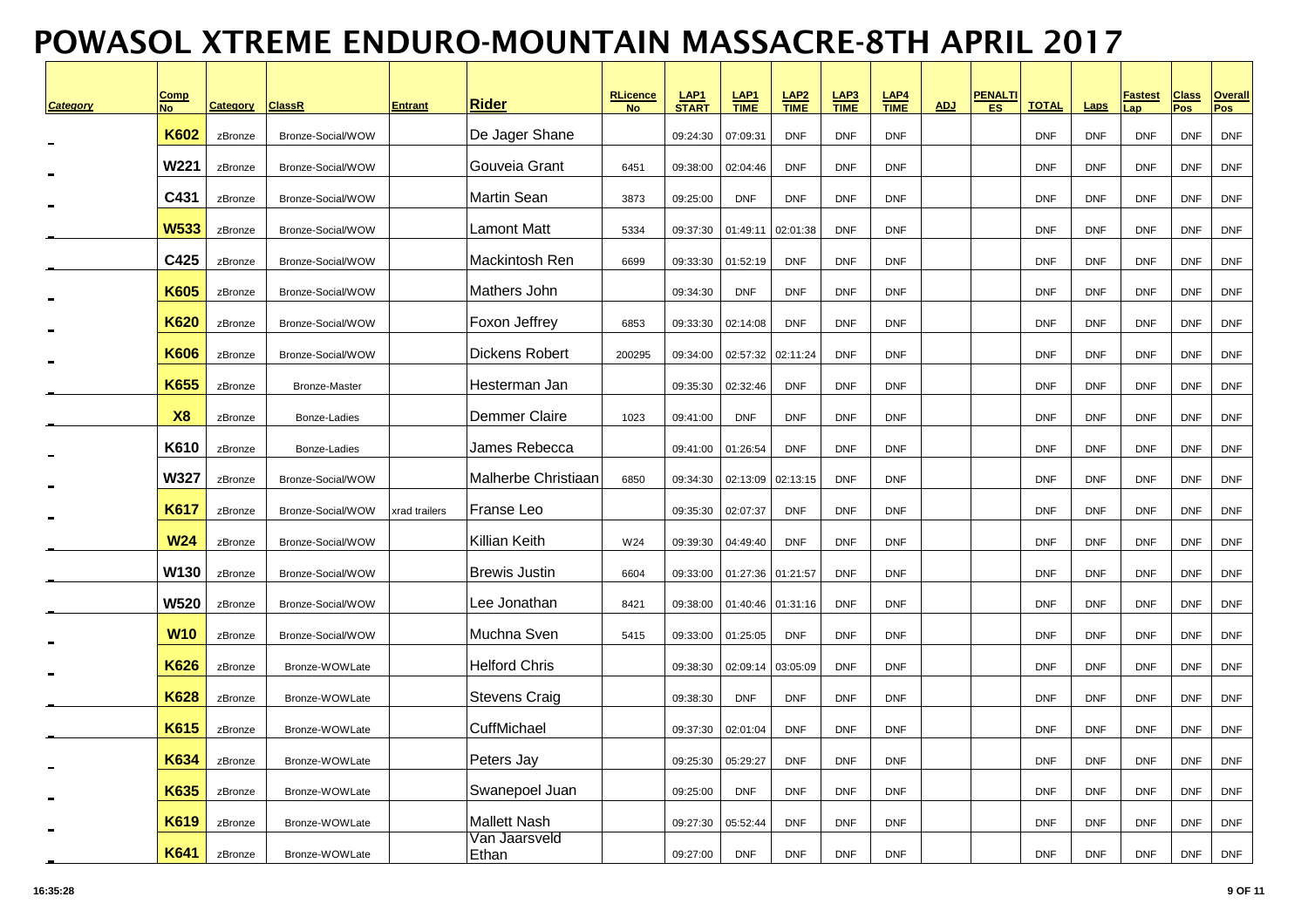| <b>Category</b> | Comp<br>$\overline{N}$ | <b>Category</b> | <b>ClassR</b>  | <b>Entrant</b> | <b>Rider</b>            | <b>RLicence</b><br><b>No</b> | <b>LAP1</b><br><b>START</b> | $rac{\text{LAP1}}{\text{TIME}}$ | $rac{\mathsf{LAP2}}{\mathsf{TIME}}$ | $LAP3\nTIME$ | LAP4<br><b>TIME</b> | <b>ADJ</b> | <b>PENALTI</b><br>ES | <b>TOTAL</b> | Laps       | <b>Fastest</b><br>Lap | <b>Class</b><br>Pos | <b>Overall</b><br><b>Pos</b> |
|-----------------|------------------------|-----------------|----------------|----------------|-------------------------|------------------------------|-----------------------------|---------------------------------|-------------------------------------|--------------|---------------------|------------|----------------------|--------------|------------|-----------------------|---------------------|------------------------------|
|                 | K642                   | zBronze         | Bronze-WOWLate |                | Spall Ryan              |                              | 09:27:00                    | 03:49:46                        | <b>DNF</b>                          | <b>DNF</b>   | <b>DNF</b>          |            |                      | <b>DNF</b>   | <b>DNF</b> | <b>DNF</b>            | <b>DNF</b>          | <b>DNF</b>                   |
|                 | K611                   | zBronze         | Bronze-WOWLate |                | Newman Paul             |                              |                             | 09:39:30 04:49:47               | <b>DNF</b>                          | <b>DNF</b>   | <b>DNF</b>          |            |                      | <b>DNF</b>   | <b>DNF</b> | <b>DNF</b>            | <b>DNF</b>          | <b>DNF</b>                   |
| $\blacksquare$  | K644                   | zBronze         | Bronze-WOWLate |                | <b>Shaw Calib</b>       |                              | 09:38:30                    | 03:15:27                        | <b>DNF</b>                          | <b>DNF</b>   | <b>DNF</b>          |            |                      | <b>DNF</b>   | <b>DNF</b> | <b>DNF</b>            | <b>DNF</b>          | <b>DNF</b>                   |
|                 | K646                   | zBronze         | Bronze-WOWLate |                | Pettersen Craig         |                              | 09:27:00                    | <b>DNF</b>                      | <b>DNF</b>                          | <b>DNF</b>   | <b>DNF</b>          |            |                      | <b>DNF</b>   | <b>DNF</b> | <b>DNF</b>            | <b>DNF</b>          | <b>DNF</b>                   |
|                 | <b>K647</b>            | zBronze         | Bronze-WOWLate |                | <b>Targart Chad</b>     |                              | 09:27:30                    | <b>DNF</b>                      | <b>DNF</b>                          | <b>DNF</b>   | <b>DNF</b>          |            |                      | <b>DNF</b>   | <b>DNF</b> | <b>DNF</b>            | <b>DNF</b>          | <b>DNF</b>                   |
|                 | K648                   | zBronze         | Bronze-WOWLate |                | Pekham Adrian           |                              | 09:27:30                    | <b>DNF</b>                      | <b>DNF</b>                          | <b>DNF</b>   | <b>DNF</b>          |            |                      | <b>DNF</b>   | <b>DNF</b> | <b>DNF</b>            | <b>DNF</b>          | <b>DNF</b>                   |
| ۰               | K649                   | zBronze         | Bronze-WOWLate |                | <b>Lehmkuhl Quinton</b> |                              | 09:27:30                    | <b>DNF</b>                      | <b>DNF</b>                          | <b>DNF</b>   | <b>DNF</b>          |            |                      | <b>DNF</b>   | <b>DNF</b> | <b>DNF</b>            | <b>DNF</b>          | <b>DNF</b>                   |
| $\blacksquare$  | K632                   | zBronze         | Bronze-WOWLate |                | <b>Botha Steven</b>     |                              |                             | 09:27:30  05:52:02              | <b>DNF</b>                          | <b>DNF</b>   | <b>DNF</b>          |            |                      | <b>DNF</b>   | <b>DNF</b> | <b>DNF</b>            | <b>DNF</b>          | <b>DNF</b>                   |
|                 | K652                   | zBronze         | Bronze-WOWLate |                | Enslin Ruan             |                              |                             | 09:38:00 02:05:36 01:53:59      |                                     | <b>DNF</b>   | <b>DNF</b>          |            |                      | <b>DNF</b>   | <b>DNF</b> | <b>DNF</b>            | <b>DNF</b>          | <b>DNF</b>                   |
|                 | K654                   | zBronze         | Bronze-WOWLate |                | Maidman Jack            |                              | 09:41:00                    | 02:40:54 02:28:03               |                                     | <b>DNF</b>   | <b>DNF</b>          |            |                      | <b>DNF</b>   | <b>DNF</b> | <b>DNF</b>            | <b>DNF</b>          | <b>DNF</b>                   |
|                 | K656                   | zBronze         | Bronze-WOWLate |                | Abbott Wayne            |                              | 09:27:00                    | <b>DNF</b>                      | <b>DNF</b>                          | <b>DNF</b>   | <b>DNF</b>          |            |                      | <b>DNF</b>   | <b>DNF</b> | <b>DNF</b>            | <b>DNF</b>          | <b>DNF</b>                   |
| ۰               | <b>W711</b>            | zBronze         | Bronze-WOWLate |                | Wheeler Vaughn          |                              |                             | 09:26:30  06:14:49              | <b>DNF</b>                          | <b>DNF</b>   | <b>DNF</b>          |            |                      | <b>DNF</b>   | <b>DNF</b> | <b>DNF</b>            | <b>DNF</b>          | <b>DNF</b>                   |